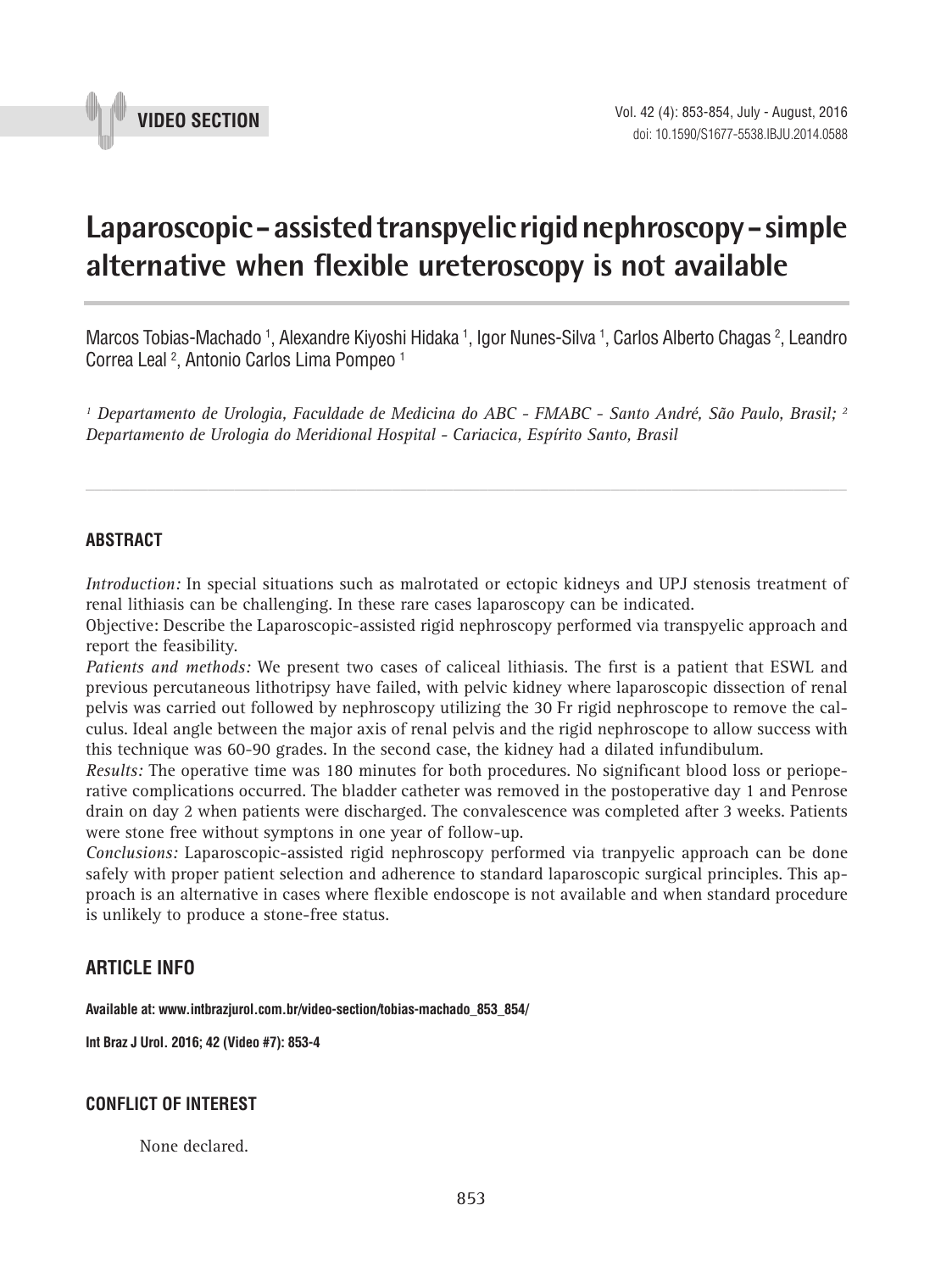Submitted for publication: November 14, 2014

 $\frac{1}{2}$  ,  $\frac{1}{2}$  ,  $\frac{1}{2}$  ,  $\frac{1}{2}$  ,  $\frac{1}{2}$  ,  $\frac{1}{2}$  ,  $\frac{1}{2}$  ,  $\frac{1}{2}$  ,  $\frac{1}{2}$  ,  $\frac{1}{2}$  ,  $\frac{1}{2}$  ,  $\frac{1}{2}$  ,  $\frac{1}{2}$  ,  $\frac{1}{2}$  ,  $\frac{1}{2}$  ,  $\frac{1}{2}$  ,  $\frac{1}{2}$  ,  $\frac{1}{2}$  ,  $\frac{1$ 

Accepted after revision: October 28, 2015

#### **\_\_\_\_\_\_\_\_\_\_\_\_\_\_\_\_\_\_\_\_\_\_\_ Correspondence address:**

Alexandre Kiyoshi Hidaka, MD Fac. de Medicina do ABC, Santo André, São Paulo Av. Príncipe de Gales 821 Santo André, SP, 09060-650, Brasil Fax: +11 4993-5400 E-mail: kiyoshihidaka01@gmail.com